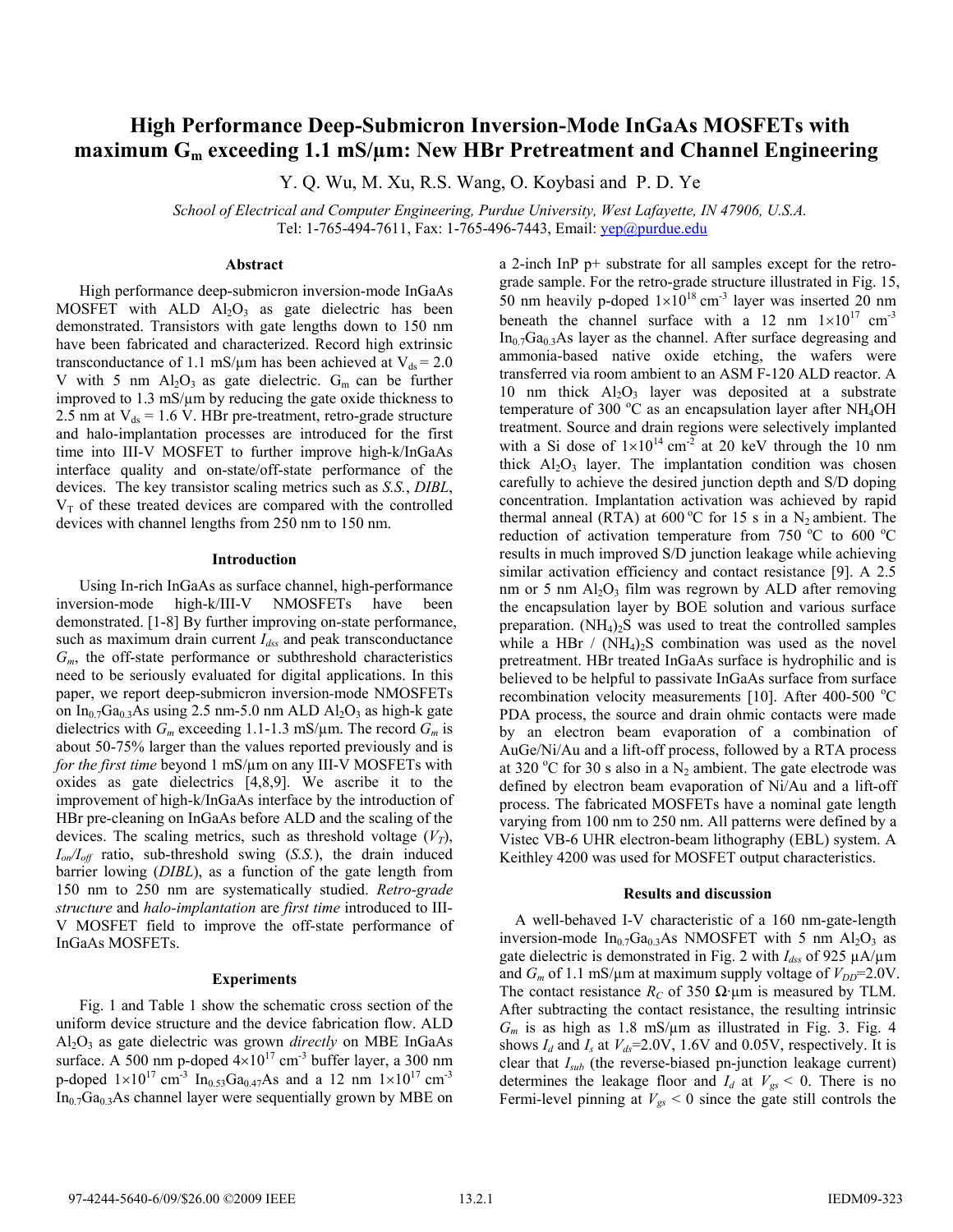channel well as shown in *Is* with 7-8 orders of magnitude change with the gate bias. The analysis on *Is* reflects more accurately the intrinsic properties of devices by avoiding the substrate leakage. The major contribution of the difference of drain and source current comes from the non-optimized S/D junctions, which can be improved by the refined implant condition and following thermal activation. Fig. 5 summarizes the increase of *Idss* and *Gm*, the on-state performance, by reducing the channel length *Lch* from 250 nm to 150 nm. However, off-state performance, such as *S.S.* in Fig.6 and *DIBL* in Fig.7, starts to degrade and show the short-channel effect due to 25 nm-range deeply implanted S/D.[9] Fig.8 shows the threshold voltage  $V_T$  determined by linear extrapolation at  $V_{ds}$ =0.05V or  $I_{ds}$ =1 $\mu$ A/ $\mu$ m metrics.

Reduction of  $Al_2O_3$  down to 2.5 nm (EOT $\approx$ 1nm) can improve the electrostatic control of the channel significantly. Fig.9 and Fig.10 compare *Idss* and *Gm* of 2.5 nm and 5 nm  $Al_2O_3$  devices without HBr treatment at  $V_{DD} = 1.6V$ . Record high extrinsic transconductance *Gm* of 1.3 mS/μm is reached at *Lch*=150 nm. Improved off-state characteristics are summarized in Fig.11-Fig.14. *S.S.* improves through the better gate control by reducing the effect from the interface trap capacitance. This comparison shows the potential of both on-state and off-state performance of the deep-submicron InGaAs MOSFETs for logic applications. The availability of even higher dielectric constant material, i.e., ALD LaLuO<sub>3</sub> ( $k=24-26$ ), provides a pathway to further scale down the InGaAs MOSFETs.

Channel engineering–retro-grade structure illustrated in Fig.15 and halo-implantation as shown in Fig.16–has been studied to further improve off-state performance. The underlying heavily doped InGaAs layer beneath the channel of the retro-grade structure would improve the *S/D* punch-through. The halo-implantation was performed by implanting Zn with  $\pm 30$  degree angles to the normal. Fig. 17 and Fig. 18 summarize  $I_{dss}$  and  $G_m$  of 4 different types of devices with 5 nm  $Al_2O_3$  at all  $L_{ch}$  measured. Uniform channel as shown in Fig.1 without HBr pretreatment is used as a control sample. HBr treated sample (without channel engineering) has the best onperformance among the four and is attributed to the improved interface. Both retro-grade sample and halo-implanted sample are degraded on-current and peak *Gm*, which are expected from inducing scattering and reducing channel mobility. This is a trade-off for the improved off-state performance such as *S.S.* and *DIBL* as demonstrated in Fig.19 and Fig.20. The control sample has the largest *S.S.* and *DIBL* among the four. The *S.S.* of HBr-treated sample has about 25% improvement over the control sample, indicating clearly the significant reduction of interface trap density. The retro-grade and halo-implanted sample also have better *S.S.* over control sample because of the improved gate electro-static control and reduced short channel effect. It should be pointed out that *S.S.* of devices in deepsubmicron region is not only affected by interface trap density, but also by short-channel effect, and can be dominated by the latter when entering the sub-100 nm region. Halo-implanted

sample has the best *DIBL* among the four shown in Fig. 20, which indicates that it has the best-improved short-channel effect. The combination of HBr and channel-engineering could result in even better scaling metrics and is currently being investigated. Fig. 21 shows  $V_T$  vs  $L_{ch}$  using  $I_{ds} = 1 \mu A/\mu m$  metrics at  $V_{ds}$ =1.6V. The typical roll-off of  $V_T$  at shorter gate lengths is also observed here. All treated samples have better  $V_T$  roll-off than control sample. Fig. 22 summarizes  $I_{on}/I_{off}$  vs  $L_{ch}$  of 4 different types of devices from  $I_d$ .  $I_{on}/I_{off}$  is chosen as  $I_{on}$  $(V_{ds} = 1.6V, V_{gs} = 2/3V_{ds} + V_T)/I_{off}$   $(V_{ds} = 1.6V, V_{gs} = -1/3V_{ds} + V_T),$ where  $V_T$  is determined by  $1\mu A/\mu m$  metric. The similar definition is also used in Fig. 14 for *Is*. Junction leakage is the dominant factor currently for  $I_d$  at  $V_{gs}$  <0 or  $I_{off}$ . For retro-grade sample,  $I_{sub}$  or  $I_{off}$  is higher due to heavily p-doped  $2 \times 10^{18}$ /cm<sup>3</sup> layer in source/drain as shown in Fig. 15. This junction leakage mainly comes from the non-optimized *S/D* junctions after implantation and activation which can be greatly improved by better control of the process. If eliminating the junction leakage or  $I_{on}/I_{off}$  taken from  $I_s$ ,  $I_{on}/I_{off}$  is improved to  $10^4$ -10<sup>6</sup> at 150-200 nm gate lengths as shown in Fig. 14. Without considering the contribution from short-channel effect, with the lowest *S.S.* of 126 mV/dec. for HBr treated samples at  $V_{ds}$ =0.05V, the upper limit for interface trap density  $D_{it}$  is  $2.8 \times 10^{12} / \text{cm}^2$ -eV. More detailed interface characterizations by CV and GV methods are on-going.

# **Conclusion**

 We have demonstrated high-performance deep-submicron inversion-mode InGaAs MOSFETs with record *Gm* exceeding 1.1 mS/μm. HBr pre-cleaning, retro-grade structure and haloimplantation processes are first time introduced into III-V MOSFETs to steadily improve high-k/InGaAs interface quality and on-state/off-state performance of the devices. Much more work on high-k/InGaAs interface and InGaAs ultra-shallow junction are needed to make III-V an alternative technology at CMOS 15 nm technology node.

## **Acknowledgement**

 The authors would like to thank D.A. Antoniadis, M.S. Lundstrom, J. del Alamo, M. Hong, K.K. Ng, and R.Gordon for the valuable discussions. The work is supported in part by NSF, the SRC FCRP MSD Focus Center and DOD ARO.

## **References**

- [1] F. Ren et al., *IEEE Electron Device Lett.,* **19**, 309 (1998).
- [2] Y. Xuan et al., *IEEE Electron Device Lett.,* **29**, 294 (2008).
- [3] N. Goel et al., *IEDM Tech. Dig.*, 363 (2008).
- [4] Y. Sun et al., *IEDM Tech. Dig.*, 367 (2008).
- [5] D. Shahrjerdi et al., *IEEE Electron Device Lett.,* **29**, 557 (2008).
- [6] I. Ok et al., *Applied Physics Letters* **92**, 202903 (2008).
- [7] J.Q. Lin et al., *IEEE Electron Device Lett.,* **29**, 977 (2008).
- [8] T.D. Lin et al. *Applied Physics Letters* **93**, 033516 (2008).
- [9] Y.Q. Wu et al., *IEEE Electron Device Letters* **30**, 700 (2009).
- [10] E. Yablonovitch et al., *Applied Physics Letters* **60**, 371 (1991).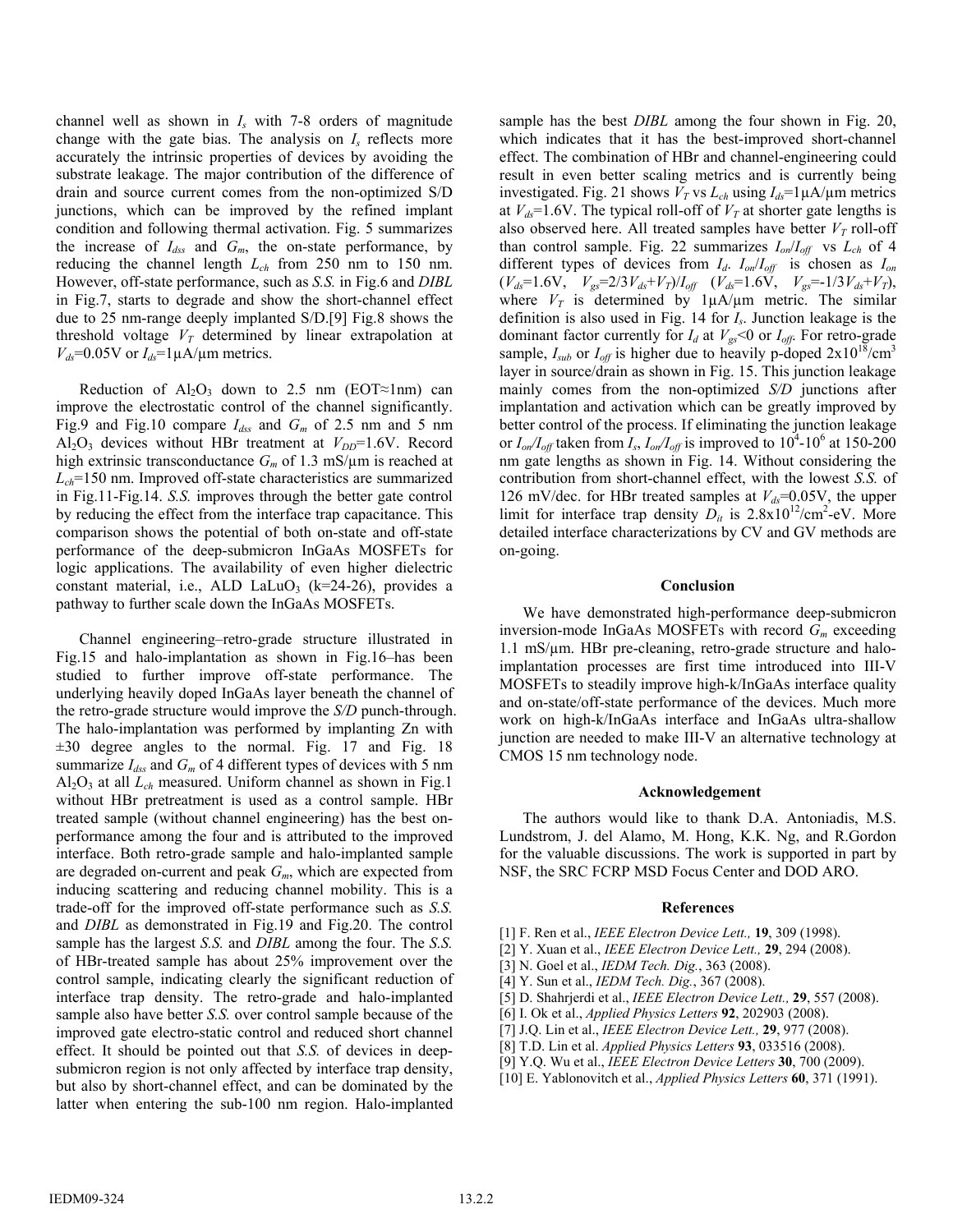

Fig. 1 Schematic view of an inversion-mode nchannel In<sub>0.7</sub>Ga<sub>0.3</sub>As ( $1\times10^{17}$ /cm<sup>3</sup>) MOSFET with 5nm ALD  $Al_2O_3$  as gate dielectric. The device is not self-aligned. HBr pretreatment before ALD is an important step to improve interface quality.



Fig. 2  $I_{ds}$  vs  $V_{ds}$  as a function of  $V_{gs}$  for a 5nm Al2O3 InGaAs MOSFET with HBr pretreatment.



Fig. 5 Scaling characteristics of maximum drain current and peak transconductance vs *Lch*.



Fig.8 *VT* vs *Lch* determined by linear extrapolation ( $V_{ds}$ =0.05V) and  $I_{ds}$ =1 $\mu$ A/ $\mu$ m metrics at saturation region ( $V_{ds}$ =2.0V).

- 1) NH<sub>4</sub>OH surface treatment and ALD  $Al_2O_3$  10nm deposition
- 2) S/D patterning and Si implantation (20KeV /  $1 \times 10^{14}$ /cm<sup>2</sup>)
- 3) Si implanted S/D activation using RTA (600 $\degree$ C 15s in N<sub>2</sub>)
- 4) Diluted HBr and  $(NH_4)_2S$  treatment (controlled sample with only  $(NH_4)_2$ S treatment ) and 2.5 - 5nm ALD re-growth
- 5) PDA: 400-500 °C 30s in  $N_2$
- 6) S/D contact patterning and Au/Ge/Ni ohmic metal and 320°C anneal
- 7) Gate patterning, Ni/Au evaporation and lift-off

Table 1 Fabrication process flow for inversion-mode high-k/InGaAs MOSFETs. 10 nm  $Al_2O_3$  acts as an encapsulation layer to protect the surface during implantation and the following activation. All patterns were defined by a Vistec VB-6 UHR electron beam lithography system.



Fig.3 Extrinsic *Ids* and *gm* vs *Vgs*. The maximum extrinsic  $G_m$  reaches 1.1 mS/ $\mu$ m.

Fig.4  $I_d$  and  $I_s$  at three  $V_{ds}$  of the same In<sub>0.7</sub>Ga<sub>0.3</sub>As MOSFET with  $L_{ch}$ =160 nm.



Fig.6 Subthresold slope (*S.S.*) vs *Lch*.

 $\Omega$ 

150

300

**S.S. (mV/dec)**

450

600



Fig. 9 Comparison of  $I_{ds}$  vs  $L_{ch}$  for the devices with 2.5nm and 5nm thick gate dielectrics w/o HBr pretreatment and at  $V_{ds}$ =1.6V.



Fig.7 *DIBL* vs *Lch* of the same devices.



Fig. 10 Comparison of peak *Gm* vs *Lch* for the devices with 2.5nm and 5nm  $Al_2O_3$  w/o HBr pretreatment and at  $V_{ds}$ =1.6V.